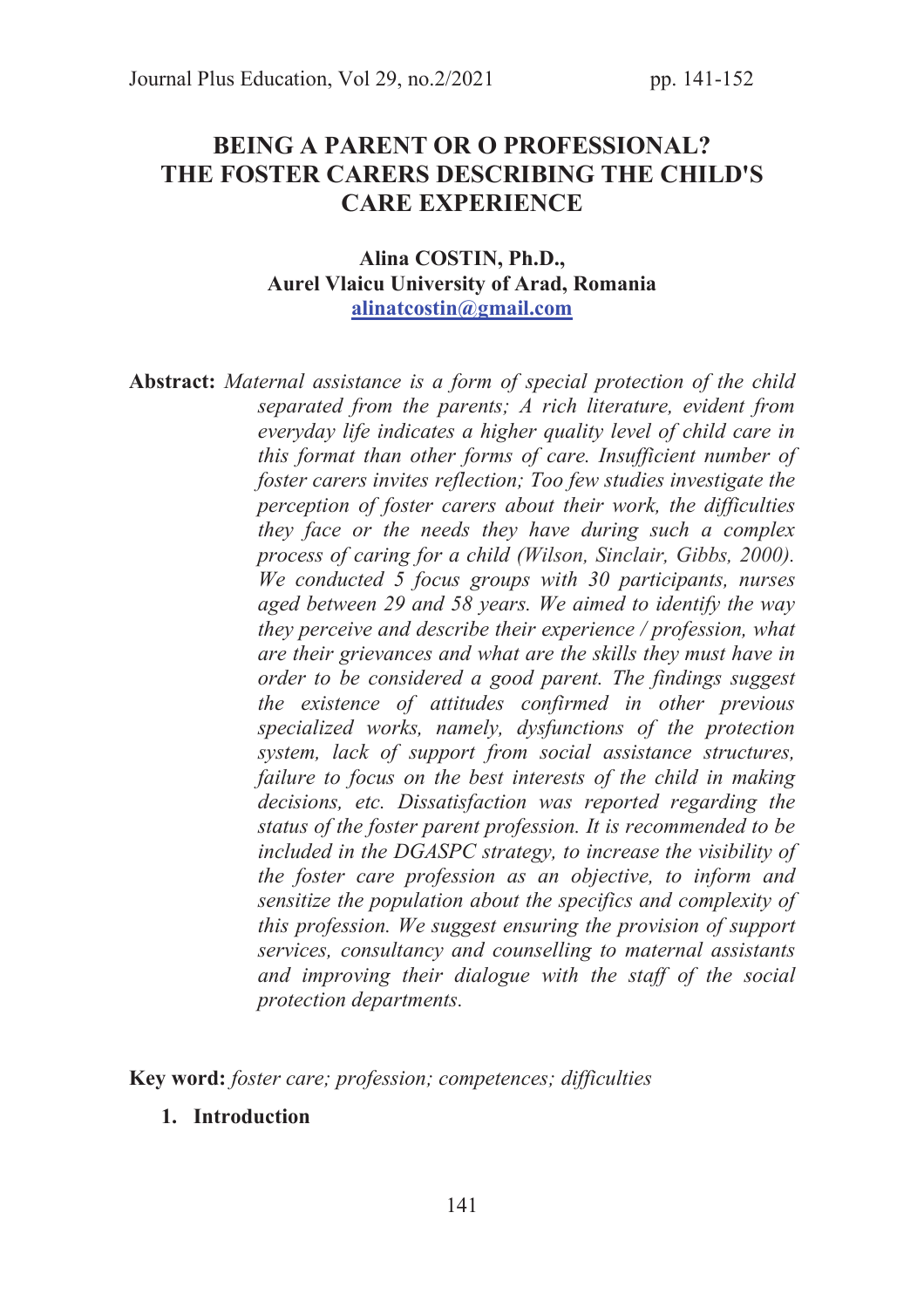In Romania, maternal care is the newest form of child protection that has developed as a response to the deinstitutionalization process. In 1998, the Government Decision no. 217/1998 on the conditions for obtaining the certificate, the attestation procedures and the status of the professional foster carer, our country has adapted to the needs of the social environment and has implemented the practice of foster care, so appreciated in Western countries. Interest in this social field has increased significantly from year to year, so that in 1998 the number of foster children rises to 479, the maternal care network is constantly growing reaching 3085 a year later and 3833 in mid-2000. The success of the implementation of the unique national strategy regarding the placement of children in foster care has differed from one county to another depending on the decisions taken within the county councils (Neamtu, 2006).

*Figure 1. The dynamics of the growth of the network of professional foster carers (1998-2007)* 



Source*: The professional foster carer's manual* 

On June 30, 2021, 17498 children were placed with professional foster carers employed within the DGASPC, 51 children were placed with foster carers employed by accredited private bodies. There is a shortage of foster carers in each county, especially with the entry into force of the new regulation according to which the child up to 9 years old must be placed with a foster carer

*Figure nr.2. Number of placed children in foster care; Number of foster carers (2014-2020)*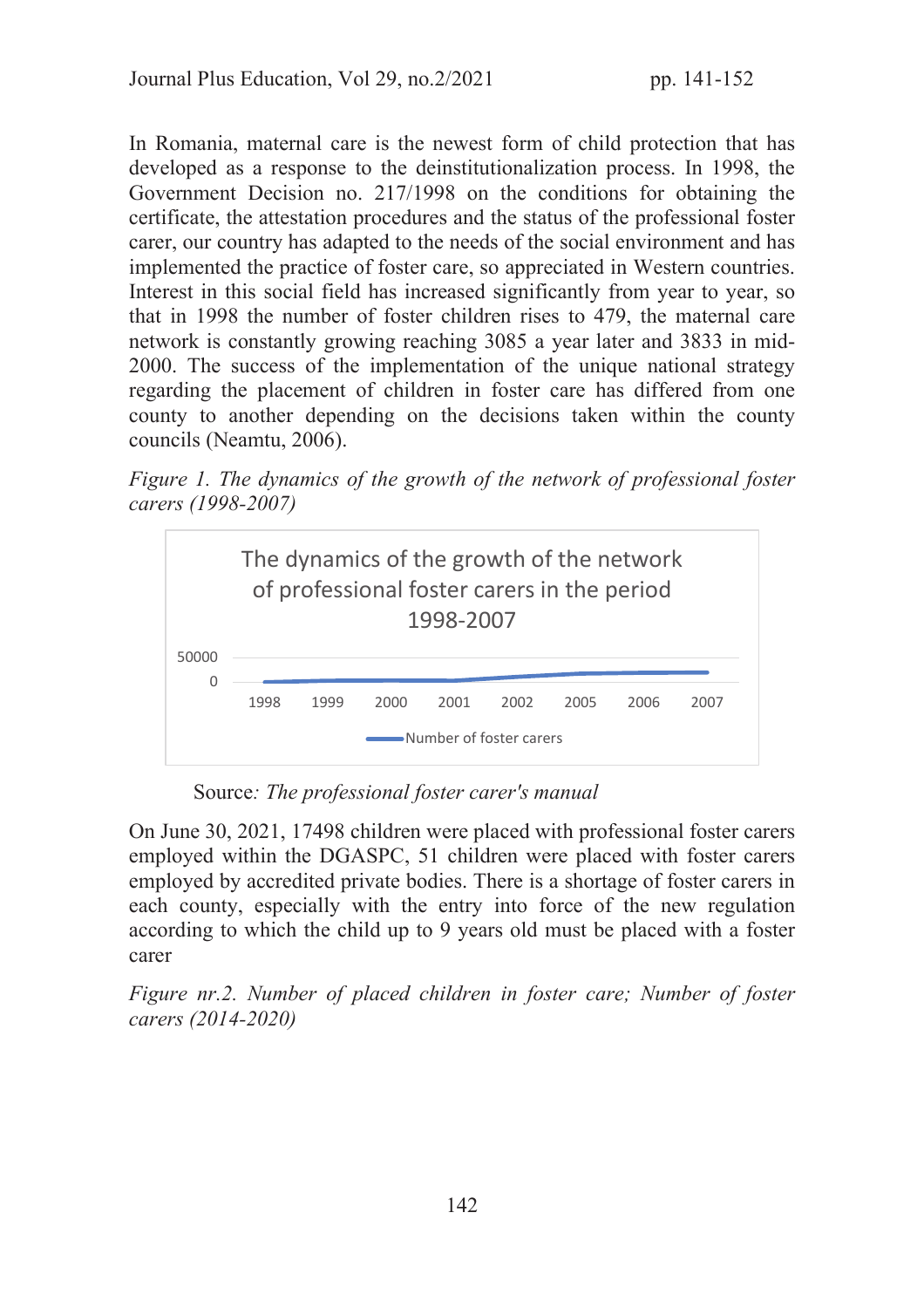

### *Source: http://andpdca.gov.ro/w/statistici/<sup>1</sup>*

In a short time, foster care has become one of the most effective forms of protection (Dumitrescu, 2016; Humphreys et al., 2015) and leads to beneficial results for the child, although a shortage of foster carers can be observed (Smyth & McHugh, 2006) and due to an inadequate support system (Walter 1993), however, as Blythe, Wilkes and Halcomb (2014) have not observed, maternity care activities.

#### 2. Background

The authors identify in a literature review study the main characteristics / conditions that foster carers find important in order to be good parents: Stable and balanced relationships in their family, adequate payment for the service they provide, cultural sensitivity, good relationships work, personality traits. The same study shows that the ambiguity of the role and the deficient relations with the staff from the child protection system, the lack of support services have a negative impact on the well-being of the foster carers; Murray et al., (2011) finds the same results; in the study or nurses claim the need for training and support in managing behavioural or mental health problems of children.

Although it was necessary to professionalize nursing (Wilson K, Evetts, 2006), nurses are not perceived as professionals but as mothers (Blythe et al., 2013); This conclusion also derives from Kirton's (2001) study which suggests that although the financial factor is important, the strongest motivation is the desire to raise a child. It seems that placement with a foster carer involves more consistent resources and funding than placement with a

<sup>&</sup>lt;sup>1</sup>National Authority for the Rights of Persons with Disabilities, Children and Adoptions, *http://andpdca.gov.ro/w/statistici/<sup>1</sup>*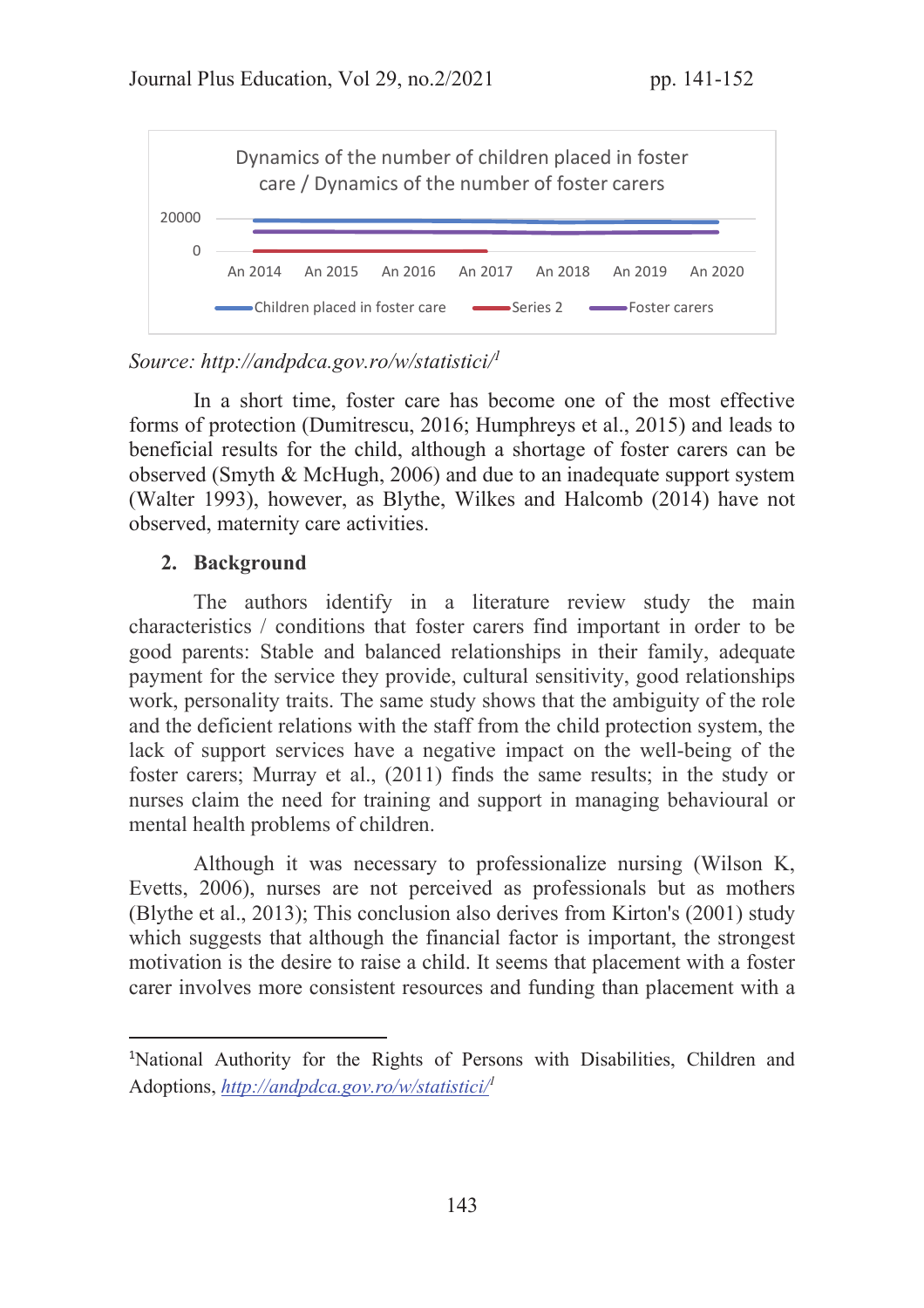foster carer; this situation in the states shows that some kinship assistants (extended family, in Romania) may perceive this difference in status as either offensive or intrusive (Sykes, Sinclair, Gibbs, Wilson, 2002). Nurses reported discriminatory attitudes toward their profession, claiming they experienced social isolation and loss of status when they confirmed foster carer status (Blythe et al., 2012).

 What do the research say about the experience of foster carers? What about raising children in this regime? Carbone et al (2007) concluded that children living in foster care reported more frequent physical, mental and developmental health problems compared to the general population (Blythe, Jackson, Halcomb, Wilkes, 2012). However, the impact of separation from the biological family is lower and the incidence of pathologies is significantly lower in children who were placed in the foster home compared to those placed in foster care (Dumitrescu, 2016). However, there are many questions that do not currently have an answer about this universe of raising a child in a foster home (Teculeasa, 2017; Macdonald, Turner, 2005); in a recent research conducted on the Romanian population shows that the majority of nurses describe an inner motivation for choosing to practice this profession (Neagoe, Neag, Lucheș, 2019).

Concerns about identifying the needs of foster carers have intensified with declining interest in the profession; the increasingly complex expectations that social assistance structures have from foster carers require the provision of initial and continuing education services and support services for these workers so that they feel prepared for the role of parent (Randle et al., 2016). The author recommends the involvement of social workers in promoting foster care, their valorisation.

### 3. Methodology

 This study is a quality research which has the purpose of evaluating the perception of foster carers regarding the job of a professional parent to a child placed in a special protection programme.

### 3.1.Objective

- 1. The description maternal assistants give about the experience of taking care of foster children
- 2. Identifying the caregiver's perception of the skills and qualities needed to practice the profession of "professional parent"
- 3. Identifying the difficulties encountered in the procedure of care in the maternal system
- 3.2.Participants. The 5 organized focus groups were attended by 30 people, women aged between 29 and 56, with an average level of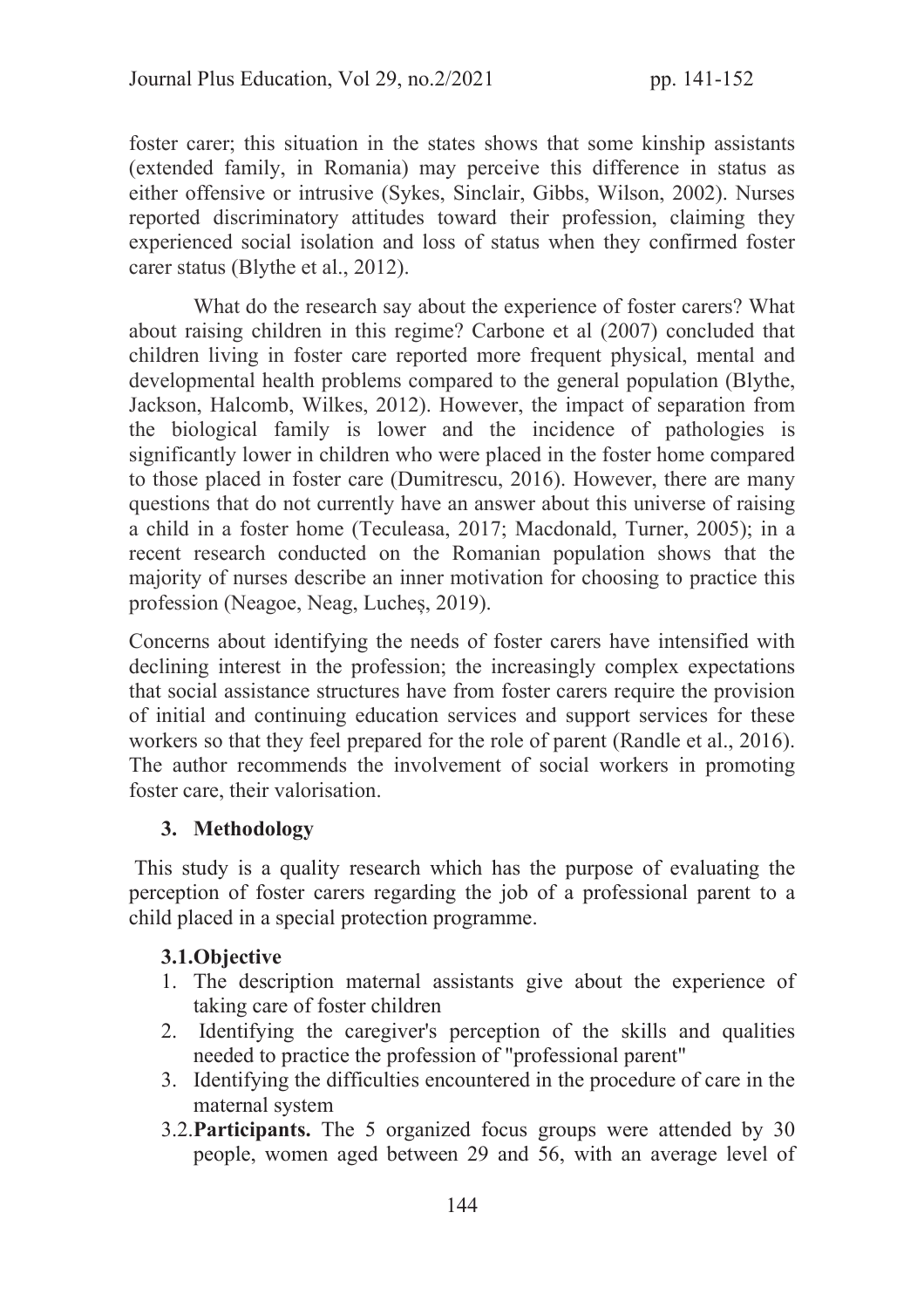education (86%) or higher (14%). Only 7 participants cared for the child in the absence of a partner. In only two cases has the experience of caring for a child with a disability been reported.

Table 1. Overview respondents.

| <b>Characteristics</b>                   |                                    | N  | $\frac{0}{0}$  |
|------------------------------------------|------------------------------------|----|----------------|
| Gender                                   | Female                             | 30 | 100            |
|                                          | Male                               | 0  | $\overline{0}$ |
| The number of children                   | 1 children taken into foster care  | 4  | 13,3           |
| taken into foster care over              | 2 children taken into foster care  | 6  | 20             |
| time                                     | 3 children taken into foster care  |    | 16,6           |
|                                          | 4 children taken into foster care  |    | 13,3           |
|                                          | 5 children taken into foster care  |    | 10             |
|                                          | 6 children taken into foster care  |    | 3,3            |
|                                          | 7 children taken into foster care  |    | 3,3            |
|                                          | 8 children taken into foster care  |    | 6,6            |
|                                          | 13 children taken into foster care |    | 3,3            |
|                                          | 15 children taken into foster care |    | 3,3            |
|                                          | 16 children taken into foster care | 1  | 3,3            |
|                                          | 17 children taken into foster care |    | 3,3            |
| Type of foster family                    | single-parent family               |    | 23             |
|                                          | biparental family                  | 23 | 77             |
| Years of experience as a<br>foster carer |                                    |    |                |
| Source of environment                    | Rural                              | 11 | 36,6           |
|                                          | Urban                              | 19 | 63, 4          |

### 3.3.Methods

5 Focus Groups were organized with 6 participants each, identified through personal networks initially, then by applying the snowball technique. They are all employees of the general directorate of social assistance and child protection, maternal assistants with different seniority in raising the child. Each Focus Group has been registered. The data collection period was January-March 2021. All participants were women. The interview guide included questions aimed at achieving the above objectives.

### 3.4.Results

# Description of the experience of caring for the child in foster care, made by the foster carers;

We identified a number of concepts commonly used by nurses included in the study that describe the experience of child care. Study participants tend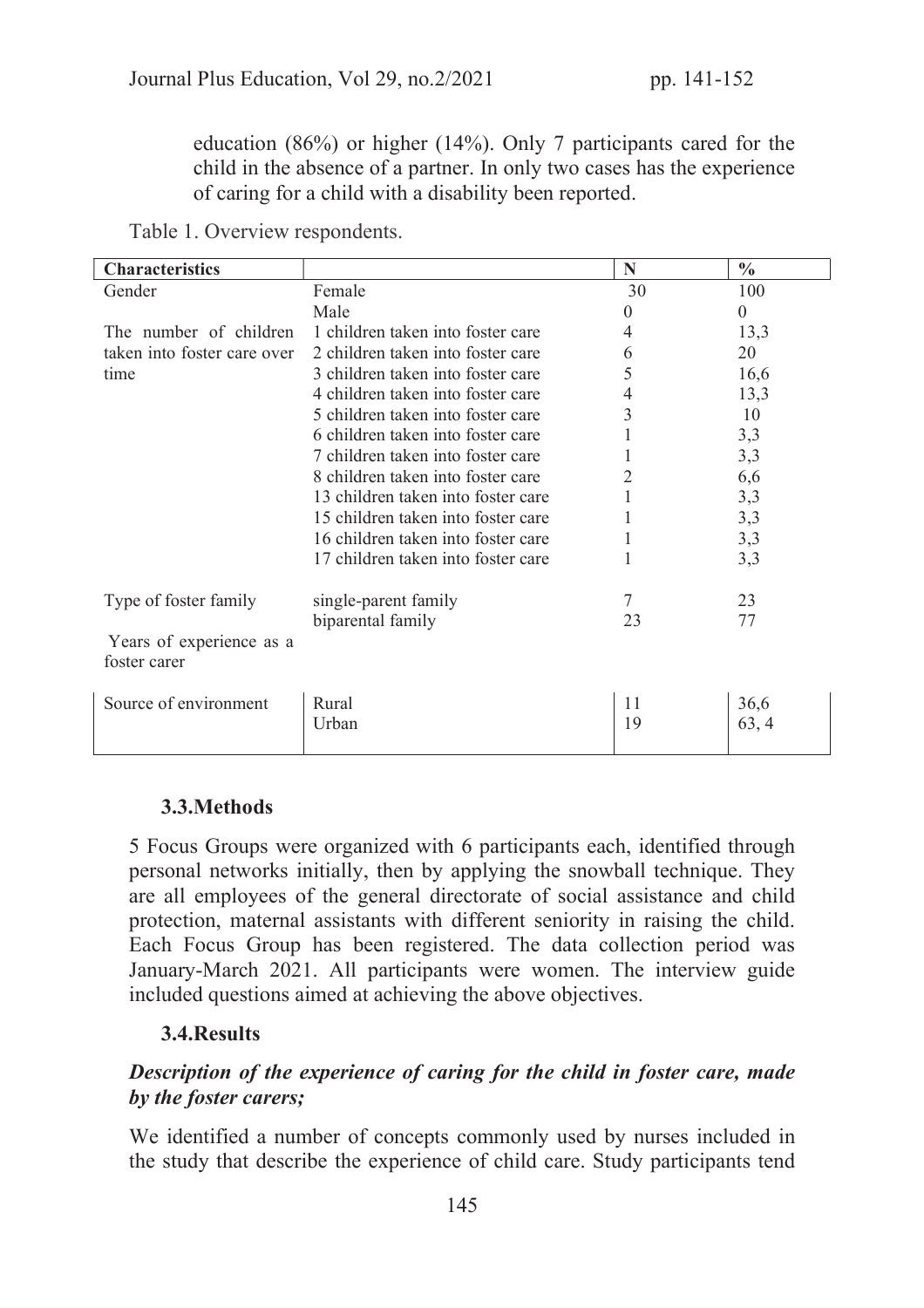to describe the experience of raising a child using concepts that describe emotions: love, dedication, fulfillment, satisfaction; caring for the child gives them a feeling that they describe as "alive", which gives them meaning and fills their lives. 26 of the participants associated the experience of raising the child with satisfaction, 28 of them perceived that this activity gives them a meaning and that it has an almost sacred meaning / purpose; for 17 of the respondents, the ability to give oneself to another child and to dedicate one's life to raising and saving another child is indispensable. The concept most used by the respondents was fulfilment (emotional, professional) and the least used but with a strong psychological significance was the accompanying one. Without using this exact word, the respondents' representations about their path regarding the care for a certain period of time of a child converge in this direction.

Figure3. *Concepts associated with experience in the profession of foster carer* 



The term love was the most commonly used; "The condition of raising a child in placement (especially in placement) is the ability that the foster carer has to offer love" The other participants confirmed without any deviation.

"*I have the feeling that I am doing a good thing, that I am saving someone's life ... this also helps me to understand and accept the fact that I will break up with this child one day "* 

*"... It bothers me a lot when people suspect that I take care of the child for money ... this is not a profession like any other .. first of all I am a mother..even if I accompany him in his upbringing only for a while .."* 

# Identifying the caregiver's perception of the skills and qualities needed for a good caregiver

Invariably, the respondents talked about the ability to give love, care, sensitivity (100%) and patience (100%) the main qualities / competencies of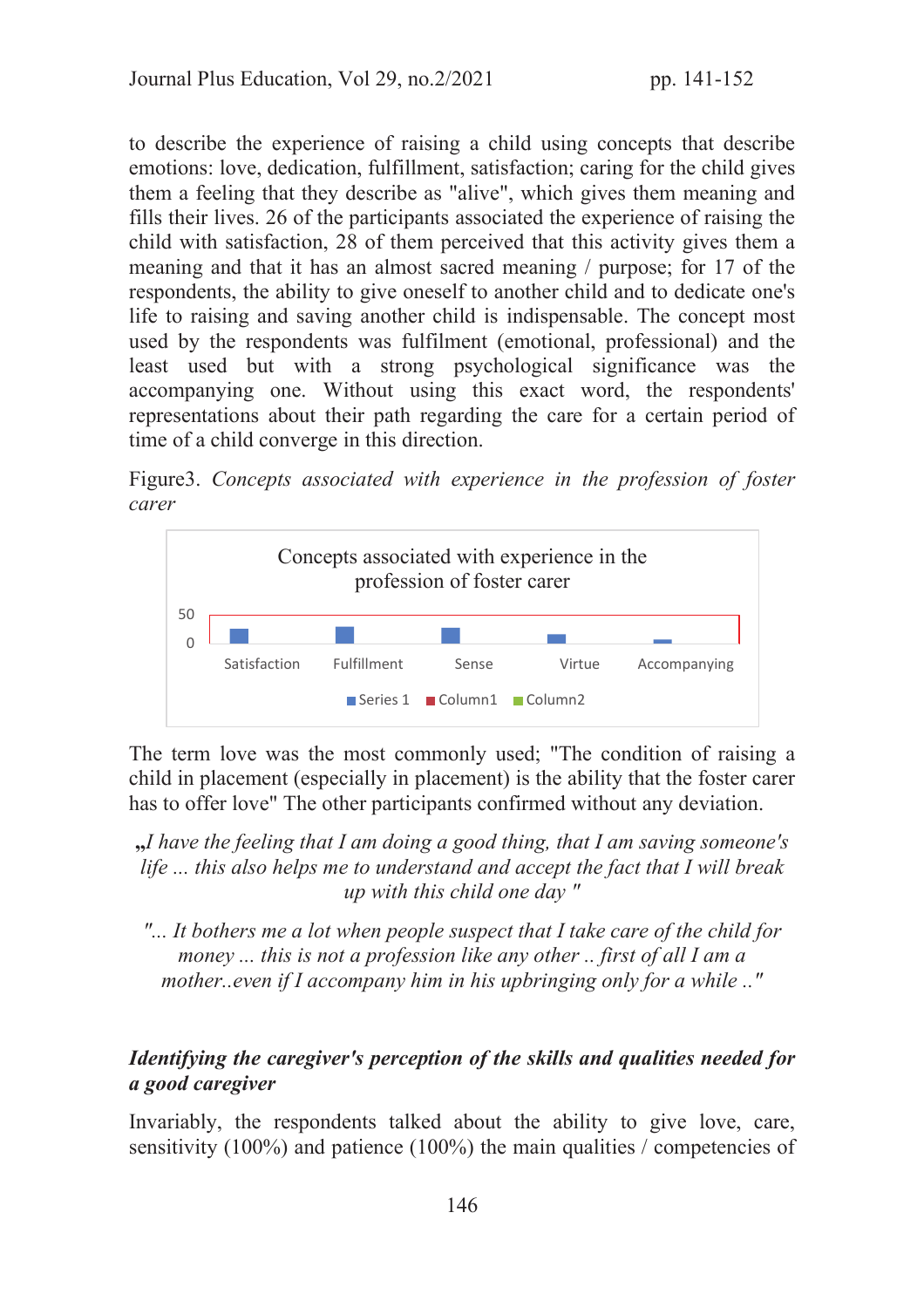a good foster carer. Other absolutely necessary qualities would be the acceptance of differences (90%) and honesty (60%, ie 18 respondents). The need to be honest was identified with the sour respondents caring for children placed with biological children; In this context, honesty referred to the ability to treat all children to the same standards. They acknowledged that they had experienced situations of internal conflict and that they had encountered problems with other family members (grandparents, partner, children) regarding the undifferentiated treatment of foster children and biological children. Other qualities mentioned were altruism (70%), optimism (93.3%). What drew attention to the approach of this topic was the fact that the respondents qualified as qualities what seemed rather coping mechanisms: detachment capacity and resilience. They completed the picture of the qualities of the foster carer who is constrained by the nature of the service she provides to "protect her soul".

The protection factors used by foster carers refer to the ability to detach when the child is reintegrated into the family or adopted. This involves building a vision in time:

 "*When I took in the first child, I had no strategy in mind ... I raised him, I loved him ... when I separated from him it was the most traumatic experience I had. I realized that I had to prepare for this moment and I built a strategy for the moment of separation ... but it didn't fully work. Today, after the tenth child placed in the placement, I got upset; My vision of what I do (to raise children) is one that helps me when I have to break up with them ... I am a companion, a guide, a saviour for a while on their way ... Doing what I do, fulfil a desire of God, to give love and care to the other; because that's what it's about ... a foster carer does not make money caring for children* "

A unique method of getting used to separating from a child was found by one of the respondents who asks the child to call her mother, referring to the biological mother or the adoptive mother if it is the case as a mother. She believes that this differentiation will help the child to clarify himself with different roles and associations of the affective type name and therefore, to prepare him for the reality he is living.

### Highlighting the difficulties identified in the care procedure in the maternal system

A key point of foster care status is the discriminatory mentality and attitude; a common perception of the respondents is that the choice of this profession is based exclusively on the financial criterion. This fact was also highlighted by the study of Blythe et al., (2012) which indicates the stigmatization of social workers and their social isolation. However, 14 women participating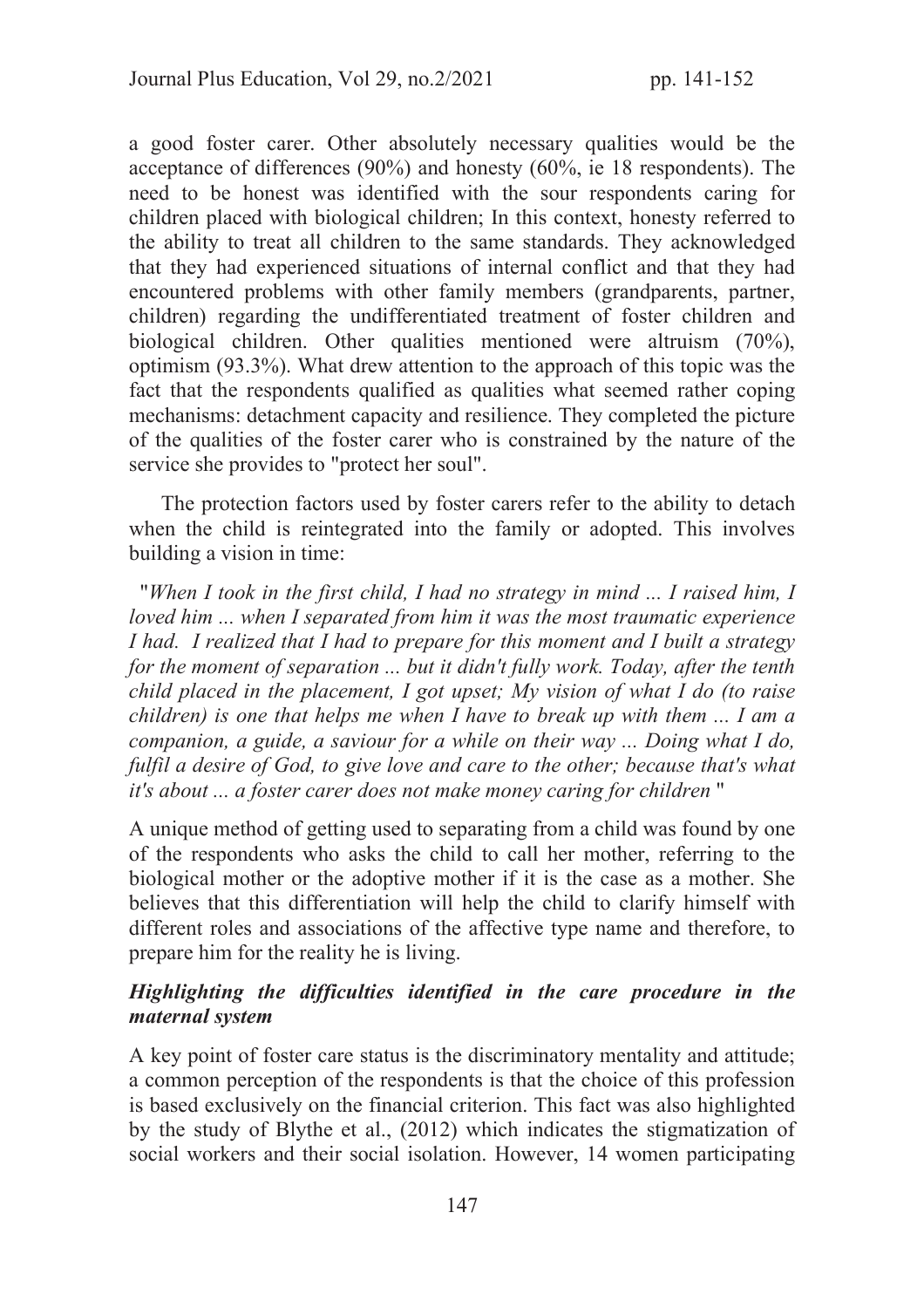in FG have experienced positive situations in terms of the appreciation and quality of relationships with the parents of the schoolmates of the child in the placement, for example. Some of them encouraged relationships between children. 4 of the women talk, however, about the discrimination of the child by the child's teachers themselves. An observation made almost unanimously refers to the regulations regarding the relationship of the foster carer with the child for whom the adoption procedure has started.

*" A competition is created between the adoptive family and us (the foster carer); they perceive us as a potential danger ... the child is not encouraged to want to see us even though he expresses his desire to look for us and see us again".* 

Another discussed aspect was related to the moment of the child's reintegration in the biological family (which is a priority for the child protection direction); they believe that it is often not in the best interest of the child to return to the family of origin. Often this will only deceive and unbalance him because, it often happens that the parent cannot assume parental responsibilities, and end up leave him again citing childish reasons.

".... *after great efforts to reassure him and create comfort and stability, we find out that the family wants him back, although we believe that the mother conceals and displays a certain state / availability and desire for the case manager, and another towards us ... We feel (the family of the foster carer) that everything we have built is falling apart but the worst thing is the fact that the child will suffer again*"

A consideration frequently discussed or approached in the literature is related to the financial one; the respondents of our study show that although this is a very important criterion, it is not defining; however, there are difficult situations (illness of the child, special needs, accidents) that emphasize the need for more consistent support.

"We have been sacrificial parents twice ... we often spend our money and do everything for the child; then he returned to his family, and after almost a year he still came to our house ... but he already had many problems ... he was no longer the child we raised ... he smokes, swears, lies ... had many behavioural problems "

Indeed, Separation from people for whom they have formed an attachment is very stressful for children and can have a long-term impact on their development, threatening the success of foster care in some cases (Selwyn et al, 2015). These situations are also a source of stress for all actors involved in the process, the families of the foster carer, the adoptive family.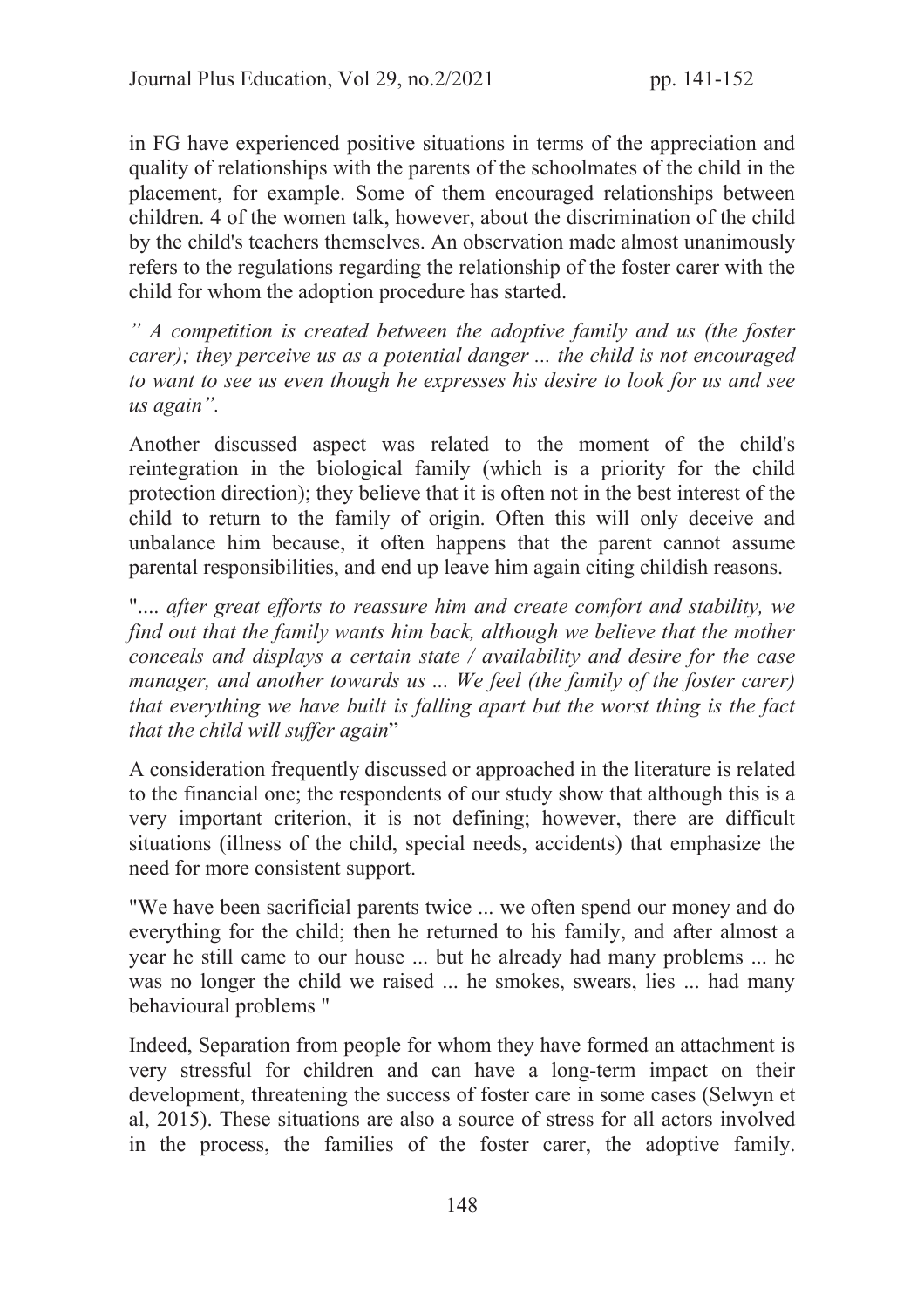Respondents to our study believe that these transitions are not always focused on children's needs. Boswell & Cudmore (2014) show that a number of problems arise from the practice and emotion that the adoptive parent offers to this transfer of care.

With all the coping mechanisms involved, the study participants refer to the moment of separation from the child as devastating, a source of suffering and anxiety. The experience of caring for several children also helps them overcome this moment; for some the complexity of the act of care is determined by a lot of dysfunctions of the protection system that produce limitations and frustrations. These have reinforced the great benefits of placing a child along with their own biological children. They believe that they learn and practice Christian values, such as love, acceptance, giving, forgiveness. Respondents unanimously state that the willingness to get involved in raising children separated from their families is the desire to change someone's life for the better, to guide them on their way to find an adoptive family (perception also confirmed by MacGregor et al., 2006). Lack of information about this profession, poor transparency, failure to promote maternity care as a profession with special status are factors that weaken its prestige and indirectly damage the image of nurses.

# 4. Discussion

The present study confirms previous research (Murray et al., 2011; Blythe, Wilkes and Halcomb, 2014) on the most important needs of foster carers and the issues that affect their well-being. Romanian social workers - participants in the study expressed that the strongest motivation for involvement in childcare activities is to bring happiness to change children's lives, which confirms a study conducted in 2006 by MacGregor and colleagues. (et al.,) In all the focus groups, it was proposed / suggested the development of information and awareness programs for the situation of the child separated from the parents and for the status of the foster carer. According to them, the perception of the vast majority is that being a foster carer means "making the parenting profession a paid role, being understood as a profession."

A dysfunction of the system is represented by the regulations regarding the return of the child to the family of origin; One conclusion of the respondents would be that the family, as a risk factor, rarely turns into the family as a protective factor. However, the return of the child to the place from which he was taken is in itself a basic principle in the protection of the child.

This qualitative research, which included 30 women nurses, highlights the relevance of the perception of what it means to be a nurse and what are the conditions for it to be considered "good". They need to be listened to when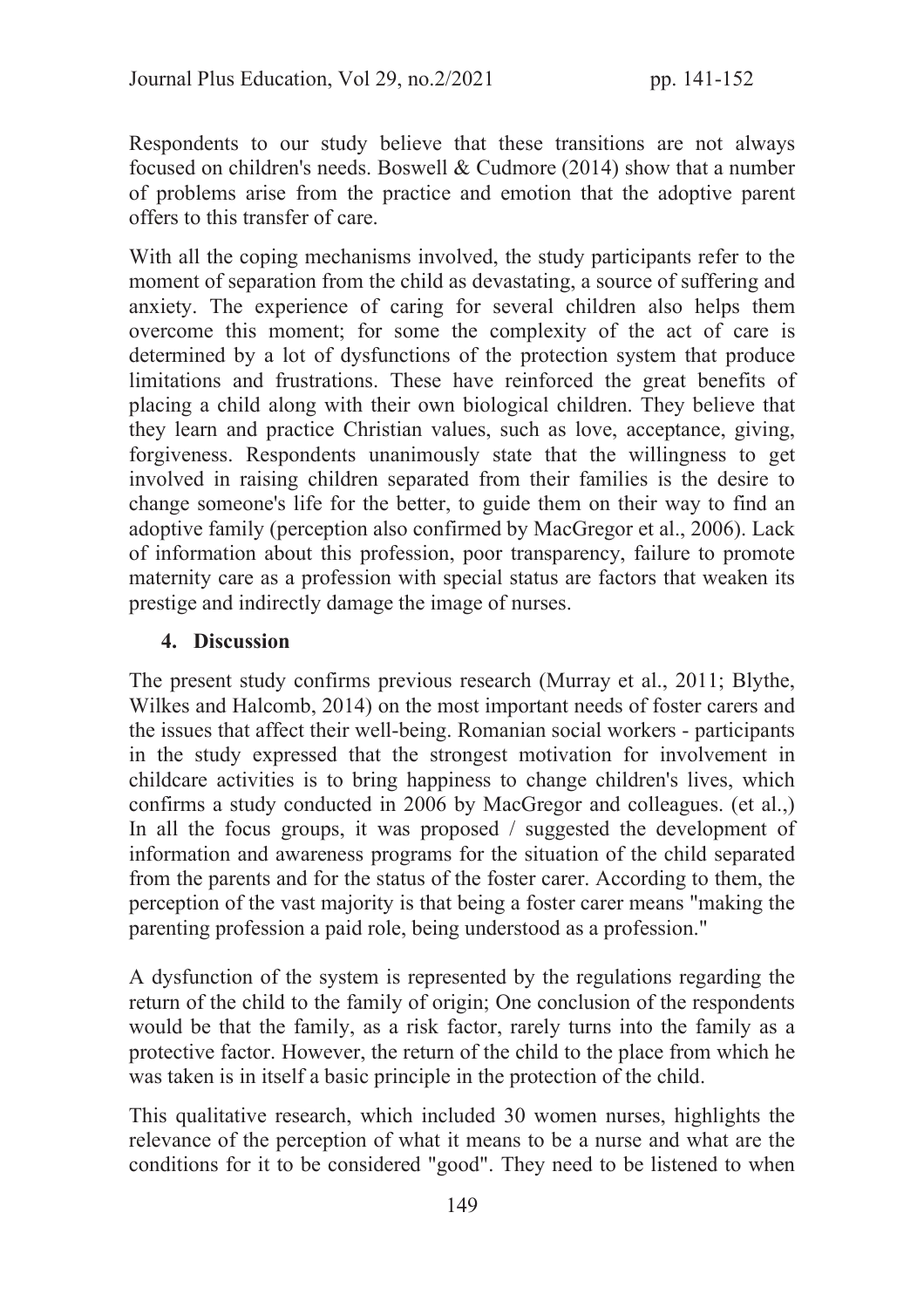the child's reintegration into the family is decided; they also need support and care alternatives during certain breathing periods because they are in great need. According to previous research (Ahmed et al., 2015) the creation of an environment of safety, security and love are the necessary conditions for achieving an optimal level of satisfaction from the child's perspective; all respondents associated raising the child with these characteristics, recalling that the balance and support of their own family make this goal possible.

# 5. Recommendationfor practice

The obtained results show that there is a need for an increase in the visibility of foster carers and for an increase in the prestige of this profession. The large number of children in need of foster care remains constant despite social policies to prevent abandonment (Triseliotis, Borland, Hill, 1998). Under these conditions, the foster carer remains the most valuable solution for the child separated from the parents.

Some observations of the nurses included in the study attracted attention because they were very vocal:

- $\checkmark$  " We do not raise children for money; raising these children does not bring us much financial gain"
- $\checkmark$  " No child replaces the other"
- $\checkmark$  " Instead of being understood as parents, we are perceived as people who make a business / profession out of it; this is why we are set aside"
- $\checkmark$  " There is a need for more support from the social assistance departments"
- $\checkmark$  "We need time to breathe ... some children have health problems or special needs and managing these situations induces a very high state of stress.

# 6. Strengths and limitations

The experiences of parents, be they social parents, are as diverse and complex as possible and are mediated by a multitude of variables. The merit of this paper is the analysis of a less approached subject that requires, it seems a great deal of attention; as the respondents themselves stated, "we are satisfied and happy that someone is interested in what we are doing." We identified gaps in the knowledge regarding the experience of nurses in the Romanian literature of the challenges they face. Due to the subjective nature of the data we investigated, we used the group interview / focus group as a method and qualitative analysis, appropriate in this context (Steenbakkers,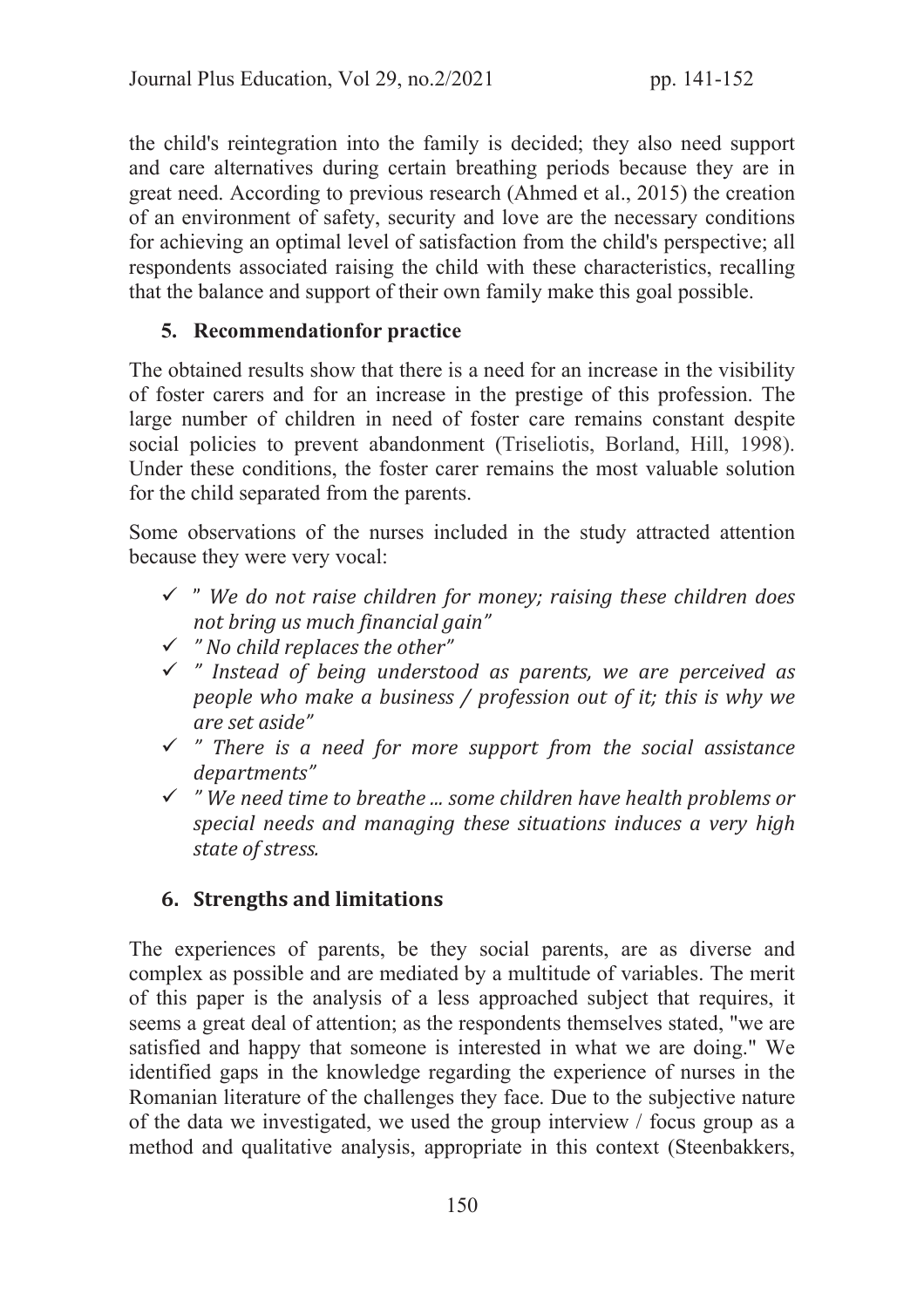van der Steen, &Grietens, 2016). The limit of this study is given by the nongeneralization of the results, although the investigated subjects constituted a heterogeneous group (different age groups, differentiated educational level, large variation of the number of children placed: from 1 child to 17, different experience, different background).

# 7. Conclusions

Maternal care, as it is perceived by the poor, is a practice that is more than a profession; it is a doubling of the parental status, it is a huge challenge because it starts from the premise that it cannot be exercised apart from the total dedication and involvement of the soul. However, it is a relationship "that has a term of validity" and for this, foster carers train complex psychological mechanisms.

# References:

- Blythe SL, Jackson D, Halcomb EJ, Wilkes L. (2012). The Stigma of Being a Long-Term Foster Carer. *Journal of Family Nursing*;18(2):234-260.
- Blythe, SL., Wilkes, L., Halcomb, EJ. (2014). The foster carer's experience: An integrative review. Collegian: 21(1). 1322-7696. https://doi.org/10.1016/j.colegn.2012.12.001
- Carbone, JA., Sawyer, MG., Searle, AK., Robinson, PJ. (2007). The healthrelated quality of life of children and adolescents in home-based foster care. Quality of Life Research: An International Journal of Quality-of-Life Aspects of Treatment, Care & Rehabilitation, 16 (7) (2007), pp. 1157-1166
- Dumitrescu, AM. (2016). The life quality of a child from a foster family in Romania. International E-Journal of Advances in Social Sciences, 2(4).
- Humphreys, KL., Gleason, MM., Drury, SS., Miron, D., Nelson, CA., Fox, NA., Zeanah,CH. (2015). Effects of institutional rearing and foster care on psychopathology at age 12 years in Romania: follow-up of an open, randomised controlled trial, The Lancet Psychiatry, 2 (7). https://doi.org/10.1016/S2215-0366(15)00095-4.
- Jones, G., Morrissette, PJ. (1999). Foster Parent Stress. Canadian Journal of Counselling. 33 (1)
- Kirton, D. (2001). Love and money: Payment, motivation and the fostering task. Child & Family Social Work, 6 (3) (2001), pp. 199-208
- Macdonald, G., Turner, W. (2005). An Experiment in Helping Foster-Carers Manage Challenging Behaviour, *The British Journal of Social Work*,35(8): 1265– 1282,

https://doi.org/10.1093/bjsw/bch204